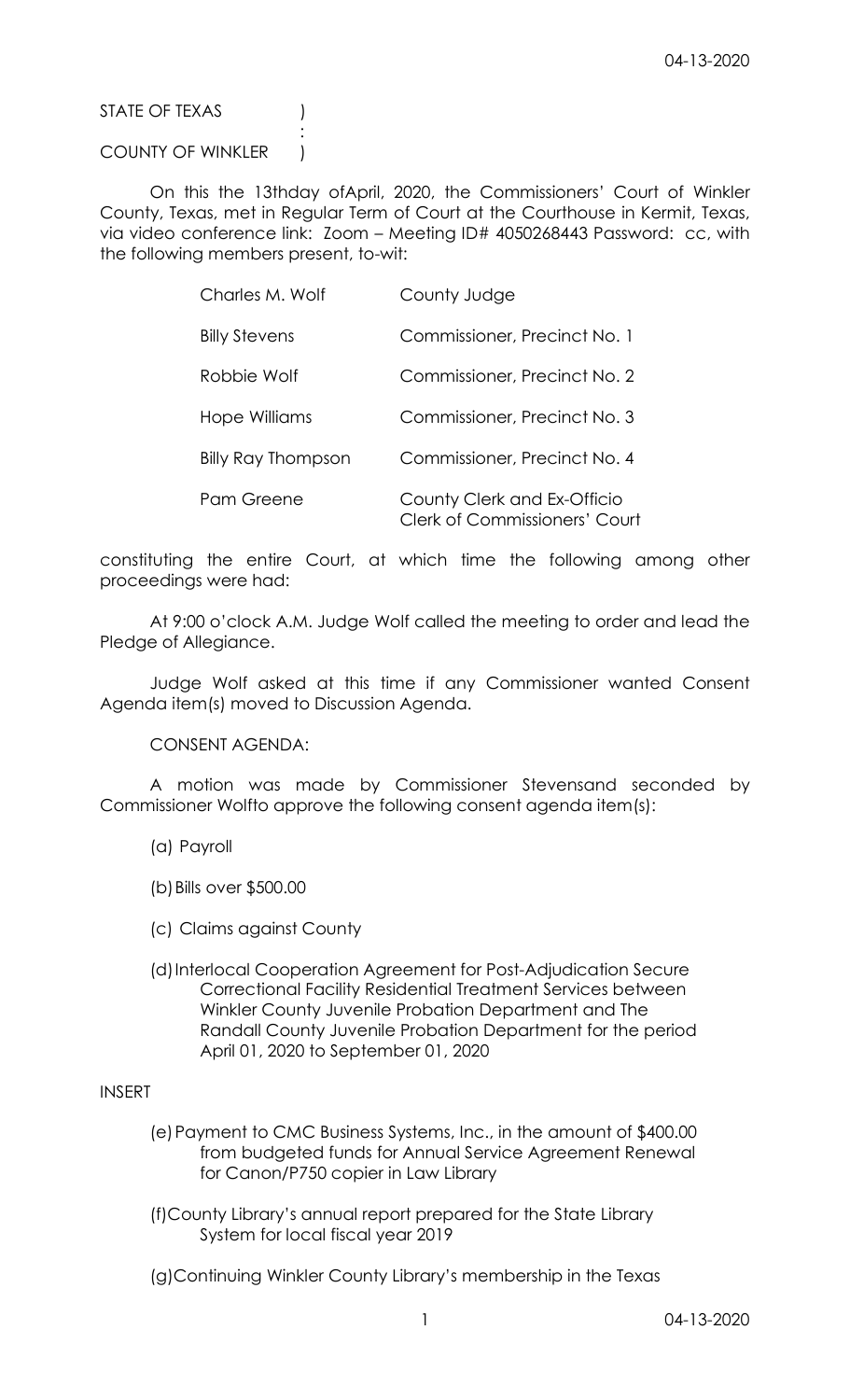State Library System for fiscal year 2020

- (h)Payment to Best Buy Business Advantage for four (4) lap top computers in the amount of \$3,999.96 from budgeted funds
- (i)Pipeline Construction and Indemnity Contract between Winkler County and Flintlock Pipeline, LLC, on the following road crossings:
	- 1. County Road 208 for an 8" steel crude pipeline;
	- 2. County Road 209 for an 8" steel crude pipeline;
	- 3. County Road 402 for an 8" steel crude pipeline; and
	- 4. County Road 407 for an 8" steel crude pipeline
- (j)Payment to D. K. Boyd Land & Cattle Co., for caliche and topsoil in the amount of \$8,470.00 from budgeted lateral road funds
- (k) Payment to Don Wise Transportation Services, Inc., for pre-mix in the amount of \$2,595.00 from budgeted lateral road funds

which motion became an order of the Court upon the following vote:

Ayes: Commissioners Stevens, Wolf, Williams and Thompson Noes: None

 At 9:00 o'clock A.M. bidding for construction of hangars at Winkler County Airport was declared closed and the bids received were opened and tabulated. Bids received are as follows:

- 1. Onyx General Construction, LLC Midland: \$1,408,921.80
- 2. FrontierConstruction Del Rio, TX: \$1,395,630.69
- 3. RRC Commercial Const. Management Midland: \$1,394,596.45
- 4. Danny's Asphalt \$1,609,967.08 and
- 5. NC Sturgeon General Contractors Performance Midland: \$1,479,499.00

Said bids for construction of hangars at Winkler County Airport will be awarded at a later date.

 Following discussion regarding Resolutions, amotion was made by CommissionerStevensand seconded by Commissioner Williamstoapprove Resolution continuing Declaration of Disaster and Resolution Concerning Facilities and Office Hours; which motion became an order of the Court upon the following vote:

Ayes: Commissioners Stevens, Wolf, Williams and Thompson Noes: None

INSERT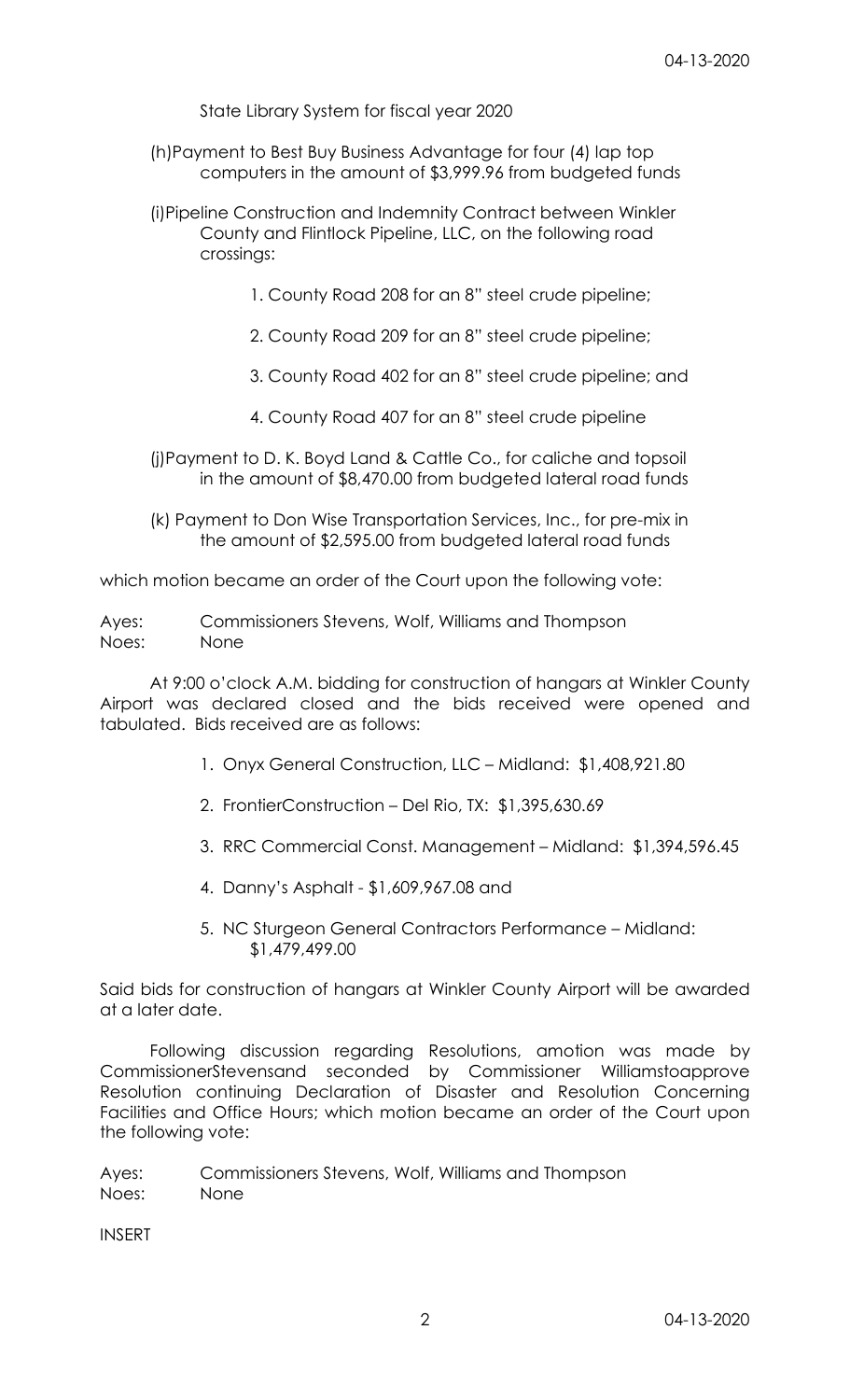A motion was made by Commissioner Williamsand seconded by Commissioner Stevenstoapprove Order Prohibiting Certain Fireworks in unincorporated areas of Winkler County, Texas; which motion became an order of the Court upon the following vote:

Ayes: Commissioners Stevens, Wolf, Williams and Thompson Noes: None

## INSERT

 Following presentation of Annual Audit of County Jail's Commissary Operations and Inmate Trust Account, a motion was made by Commissioner Thompson and seconded by Commissioner Williams to accept Annual Audit of County Jail's Commissary Operations and Inmate Trust Account for period of January 01, 2019 through December 31, 2019; which motion became an order of the Court upon the following vote:

Ayes: Commissioners Stevens, Wolf, Williams and Thompson Noes: None

 Following discussion regarding Standard Form of Construction Agreement, a motion was made by Commissioner Stevensand seconded by CommissionerThompsontoapprove Standard Form of Construction Agreement between Winkler County and Duininck, Inc., for Winkler County Golf Course irrigation and authorize County Judge to sign said Agreement;which motion became an order of the Court upon the following vote:

Ayes: Commissioners Stevens, Wolf, Williams and Thompson Noes: None

## INSERT

 A motion was made by Commissioner Thompsonand seconded by Commissioner Williamstoapprove payment to Reliable Chevrolet for three (3) Tahoe vehicles for Winkler County Sheriff's Office, each in the amount of \$42,573.78 for a total of \$127,721.34 from capital expenditures; which motion became an order of the Court upon the following vote:

Ayes: Commissioners Stevens, Wolf, Williams and Thompson Noes: None

 Following discussion regarding Winkler County Park in Kermit, a motion was made by CommissionerWilliams and seconded by Commissioner Thompsontoapprove re-plastering kiddie pool and slide pool by Ocean Water Pools at Winkler County Park in Kermit in an amount not to exceed \$33,000.00 from committed capital funds; which motion became an order of the Court upon the following vote:

Ayes: Commissioners Stevens, Wolf, Williams and Thompson Noes: None

 Following discussion regarding Winkler County Recreation Center, a motion was made by Commissioner Williams and seconded by Commissioner Thompson toapprove painting game room, kitchen and hallways in the Winkler County Recreation Center by James Baillie in an amount not to exceed \$7,000.00 from committed capital funds; which motion became an order of the Court upon the following vote: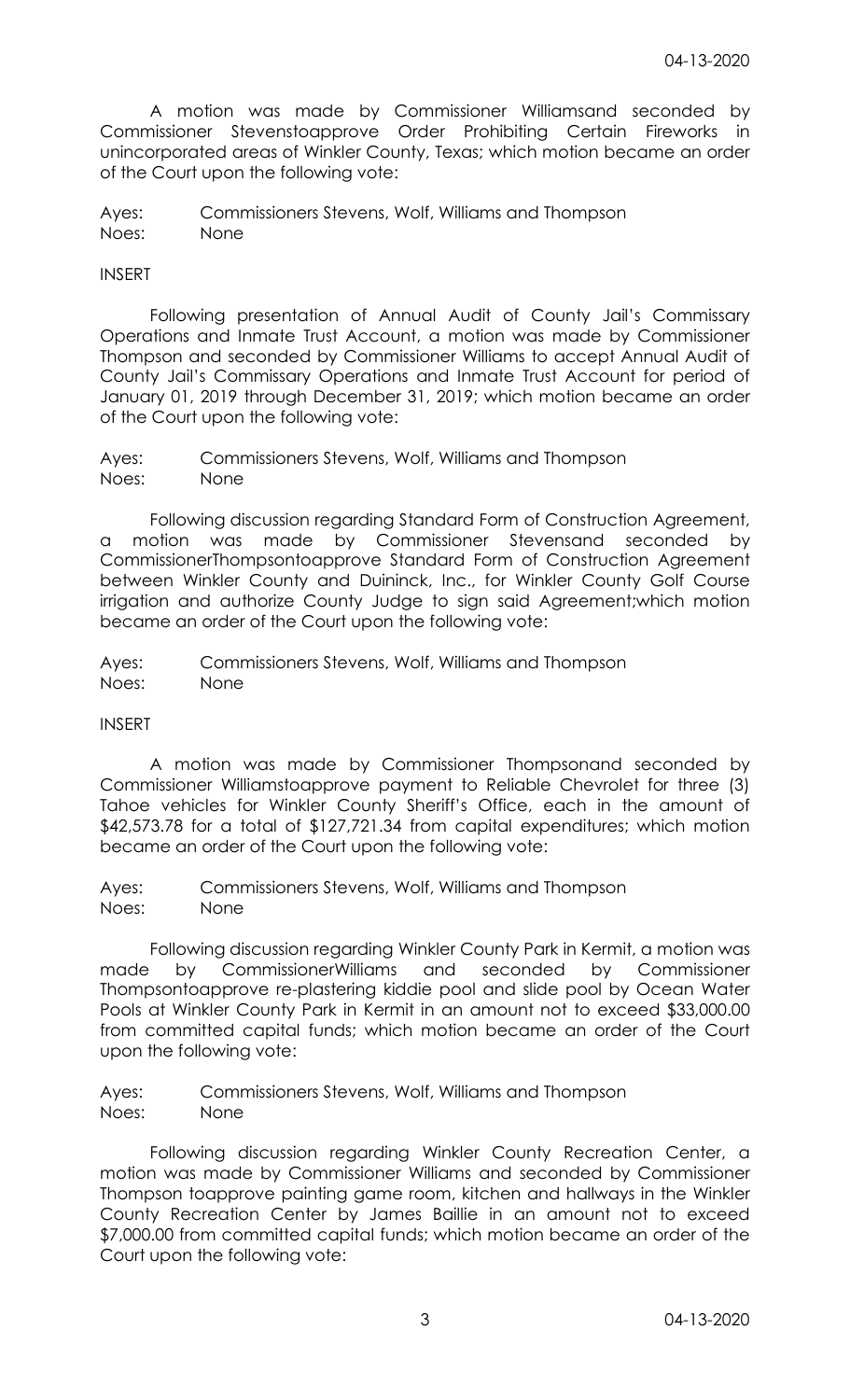Ayes: Commissioners Stevens, Wolf, Williams and Thompson Noes: None

 Following discussion regarding playground equipment, a motion was made by Commissioner Williams and seconded by Commissioner Thompson toapprove installing new playground equipment at Winkler County Park from Exerplay Equipment in an amount not to exceed \$110,000.00 from committed park improvement funds; which motion became an order of the Court upon the following vote:

Ayes: Commissioners Stevens, Wolf, Williams and Thompson Noes: None

 A motion was made by CommissionerStevens and seconded by Commissioner Williams toapprove authorization to issue requests for proposals for Administrative services (RFPs) related to the 2020 Texas County Transportation Infrastructure Fund (CTIF) administered by the Texas Department of Transportation (TxDOT) administered through GrantWorks, Inc.; which motion became an order of the Court upon the following vote:

Ayes: Commissioners Stevens, Wolf, Williams and Thompson Noes: None

 A motion was made by Commissioner Williams and seconded by Commissioner Stevens toapprove payment to Texas Association of Counties Risk Management Pool for claim in the amount of \$2,125.50 from budgeted funds; which motion became an order of the Court upon the following vote:

Ayes: Commissioners Stevens, Wolf, Williams and Thompson Noes: None

 A motion was made by Commissioner Wolf and seconded by Commissioner Stevens toapprove purchase of Forcible Entry Door Simulator from Firehouse Innovations Corp in the amount of \$8,425.00, to be reimbursed from Wink Volunteer Fire Department; which motion became an order of the Court upon the following vote:

Ayes: Commissioners Stevens, Wolf, Williams and Thompson Noes: None

 A motion was made by Commissioner Williams and seconded by Commissioner Thompson toapprove payment to BWI Companies, Inc., for herbicide for Precinct No. 3 in the amount of \$3,033.58 from budgeted funds; which motion became an order of the Court upon the following vote:

Ayes: Commissioners Stevens, Wolf, Williams and Thompson Noes: None

 A motion was made by Commissioner Stevens and seconded by Commissioner Williams toapprove payment to Atascosa Materials LLC for top dressing material at Winkler County Golf Course in the amount of \$4,175.55 from budgeted funds; which motion became an order of the Court upon the following vote:

Ayes: Commissioners Stevens, Wolf, Williams and Thompson Noes: None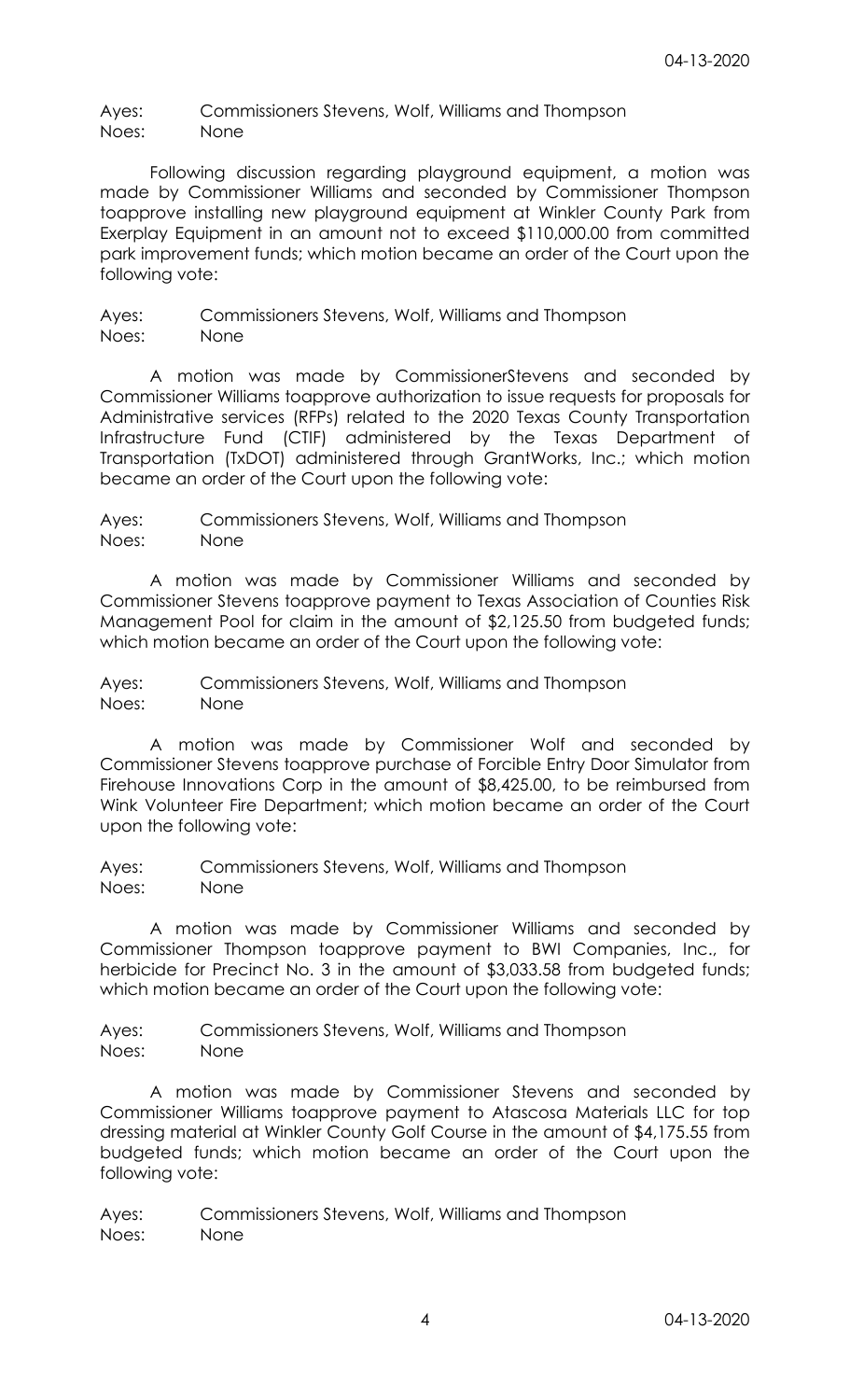A motion was made by Commissioner Thompson and seconded by Commissioner Williams toapprove proposal from Parsons Commercial Roofing, Inc., for repair to Courthouse roof in the amount of \$46,518.00 from committed capital funds; which motion became an order of the Court upon the following vote:

Ayes: Commissioners Stevens, Wolf, Williams and Thompson Noes: None

 Following discussion regarding approval of addition(s) and deletion(s) to road projects for 2020, a motion was made by Commissioner Stevens and seconded by Commissioner Williams toapprove addition(s) of County Road 305 for seal coat to road projects for 2020; which motion became an order of the Court upon the following vote:

Ayes: Commissioners Stevens, Wolf, Williams and Thompson Noes: None

 A motion was made by Commissioner Wolf and seconded by Commissioner Thompson to approve Kermit Community Center change order(s) and modification(s); which motion became an order of the Court upon the following vote:

Ayes: Commissioners Stevens, Wolf, Williams and Thompson Noes: None

 A motion was made by Commissioner Wolf and seconded by Commissioner Stevens to approve Wink Community Center change order(s) and modification(s); which motion became an order of the Court upon the following vote:

Ayes: Commissioners Stevens, Wolf, Williams and Thompson Noes: None

 There were no Winkler County Courthouse construction claim(s) for the Court to consider at this time.

 A motion was made by Commissioners Stevens and Thompson and seconded by Commissioners Thompson and Williams to approve Kermit Community Center construction claim(s); which motion became an order of the Court upon the following vote:

Ayes: Commissioners Stevens, Wolf, Williams and Thompson Noes: None

 A motion was made by Commissioner Stevens and seconded by Commissioner Williams to approve Wink Community Center construction claim(s); which motion became an order of the Court upon the following vote:

Ayes: Commissioners Stevens, Wolf, Williams and Thompson Noes: None

 A motion was made by Commissioner Williams and seconded by Commissioner Thompson to approve Winkler County Airport construction claim(s); which motion became an order of the Court upon the following vote:

Ayes: Commissioners Stevens, Wolf, Williams and Thompson Noes: None